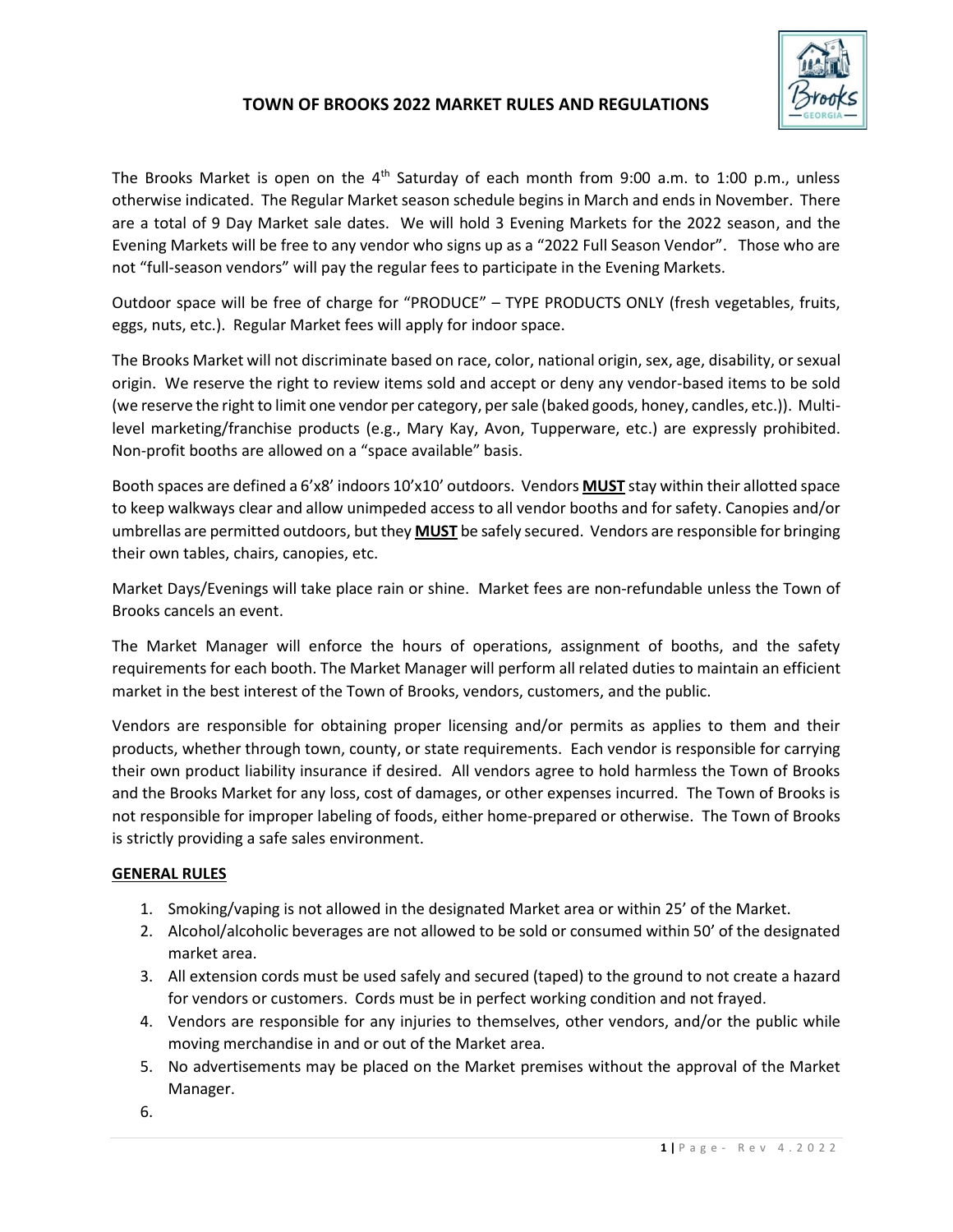- 7. The Town of Brooks is not liable for theft or damage of any merchandise or personal belongings in storage and/or before, during, or after the Market hours.
- 8. The Town of Brooks maintains the facility but assumes no responsibility and is not liable for any injuries within an individual stall. Vendors are required to keep their merchandise in good order and allow unimpeded access to the public.
- 9. Violation of established Market rules and regulations may be deemed cause for denial of Market privileges.
- 10. Vendors should arrive at least 15 minutes before opening time for setting up and allow no more than 30 minutes for clean up after the end of the Market.
- 11. Vendors leaving earlier than the set closing time should do so in an orderly fashion not to disturb other vendors and customers. The booth must be properly closed for the remainder of the Market.
- 12. Vendors are responsible for bringing their own display tables, chairs, etc. Display items must fit inside the designated booth area (6'x8') or canopy outdoors. The Town of Brooks is not responsible for items left behind.
- 13. Nothing shall be extended into another vendor's space, impede walkways, or other vendor tables(s). Merchandise MUST always be contained within the stall boundary area, including merchandise waiting for customer pick-ups.
- 14. Vendors are responsible for their own cleanup and ALL garbage removal.
- 15. The Market Manager and/or the Town of Brooks is NOT responsible for items left behind by a vendor or customer.
- 16. Complaints brought to the attention of the Market Manager by customers or vendors will be resolved by the Market Manager. Continued complaints can result in the expulsion of the Market season with no refunds.
- 17. Home-prepared items (cakes, cookies, relish, jellies, jams, etc.) should be labeled with ingredients.
- 18. Any pets brought into the Market area must be restrained and controlled by the owner. All pets are the responsibility of the owner/vendor.
- 19. Vendors bringing children to the Market are asked to ensure the conduct of the minor(s) are appropriate and not disruptive to other customers and vendors.
- 20. Vendors may unload their vehicles and then park away from the Market Hall building to allow customer parking.
- 21. If you have not paid for Seasonal Storage, NO ITEMS may be left behind (tables, chairs, tents, etc.) Failure to remove the items within **five** days from the participating Market Day date may result in the loss of the items.
- 22. Reminder emails are sent out a few days before Market Days/Evenings. Please be courteous and let us know if you will not be attending even though you have paid for your space, as we would like to inform your customers that you were unable to make it and/or use the space for another reason.

## **POLITICAL CAMPAIGN GUIDELINES**

- 1. Candidates will all share the same table for any handouts.
- 2. All material must be  $8\frac{1}{2}$  x 11" or smaller. Print material and giveaways are acceptable.
- 3. Yard campaign signs MUST be kept in the candidate's vehicle. If people want a sign, the candidate must take them to their vehicle to distribute it to them.
- 4. Candidates are free to walk around and talk with folks, but NOT harass them.